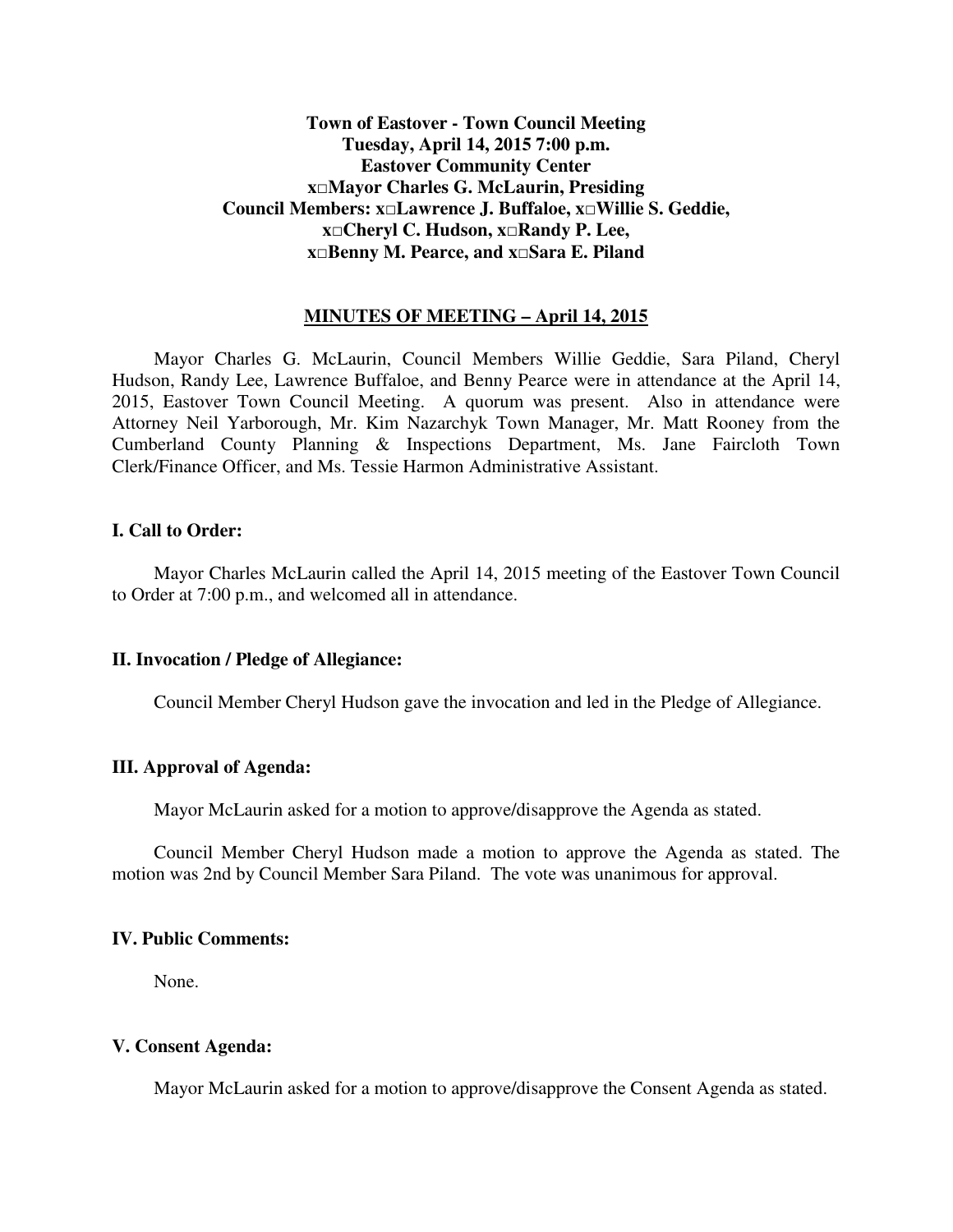Council Member Lawrence Buffaloe made a motion to approve the Consent Agenda as so stated. The motion was 2nd by Council Member Cheryl Hudson. The vote was unanimous for approval.

## **VI. Discussion Agenda:**

## **Agenda Item #1**:

**PUBLIC HEARING: CASE NO. P14-61:** REZONING OF 21.85+/- ACRES FROM RR RURAL RESIDENTIAL TO R30 RESIDENTIAL/DD DENSITY DEVELOPMENT/CZ CONDITIONAL ZONING FOR A 25 LOT RESIDENTIAL SUBDIVISION OR TO A MORE RESTRICTIVE ZONING DISTRICT; LOCATED SOUTH OF ST 1828 (JAMES DAIL ROAD), EAST SIDE OF SR 1831 (BAYWOOD ROAD); SUBMITTED BY FRANCES TART (OWNER) AND CHRIS MANNING. (EASTOVER)

Mayor McLaurin stated that I now **Open** the Public Hearing.

Mayor McLaurin turned the Case P14-61 over to Mr. Matt Rooney for briefing.

 Mr. Matt Rooney, from the Cumberland County Planning & Inspections Department briefed the Council with facts regarding case no. P14-61. The original request is for rezoning 21.85+/- acres from RR Rural Residential to R30 residential/DD Density development/CZ conditional zoning district for a 25 lot subdivision located South of St 1828 (James Dail Road), East side of SR 1831 (Baywood Road).

 Mayor McLaurin asked the Clerk if anyone signed up to speak for or against Case No. P14-61. The Clerk replied yes, we have speakers for and against this case.

**Speakers For:** Mr. Chris Pusey, 409 Chicago Drive, Suite 112, Fayetteville, NC signed up to speak for Case No. P14-61. Mr. Pusey, a professional land surveyor, addressed the three main concerns of the council members, mobile homes, and soil study and lot size. He states by rezoning to R30 it will eliminate the possibility of mobile homes in the development. Also, the proposed lot sizes meet all requirements 100%.

 Mrs. Frances Tart, 234 Courtyard Lane, Fayetteville, NC, owner of the property states that she and her late husband purchased the property 40 years ago and that the property has remained unchanged. She thanked the council members for their consideration for the rezoning of the property.

 Mr. Mark Kloenne, 3028 James Dail Road, Eastover, NC, signed up to speak in favor. He states that he believes that this new development would be good for the community and will provide a nice community setting.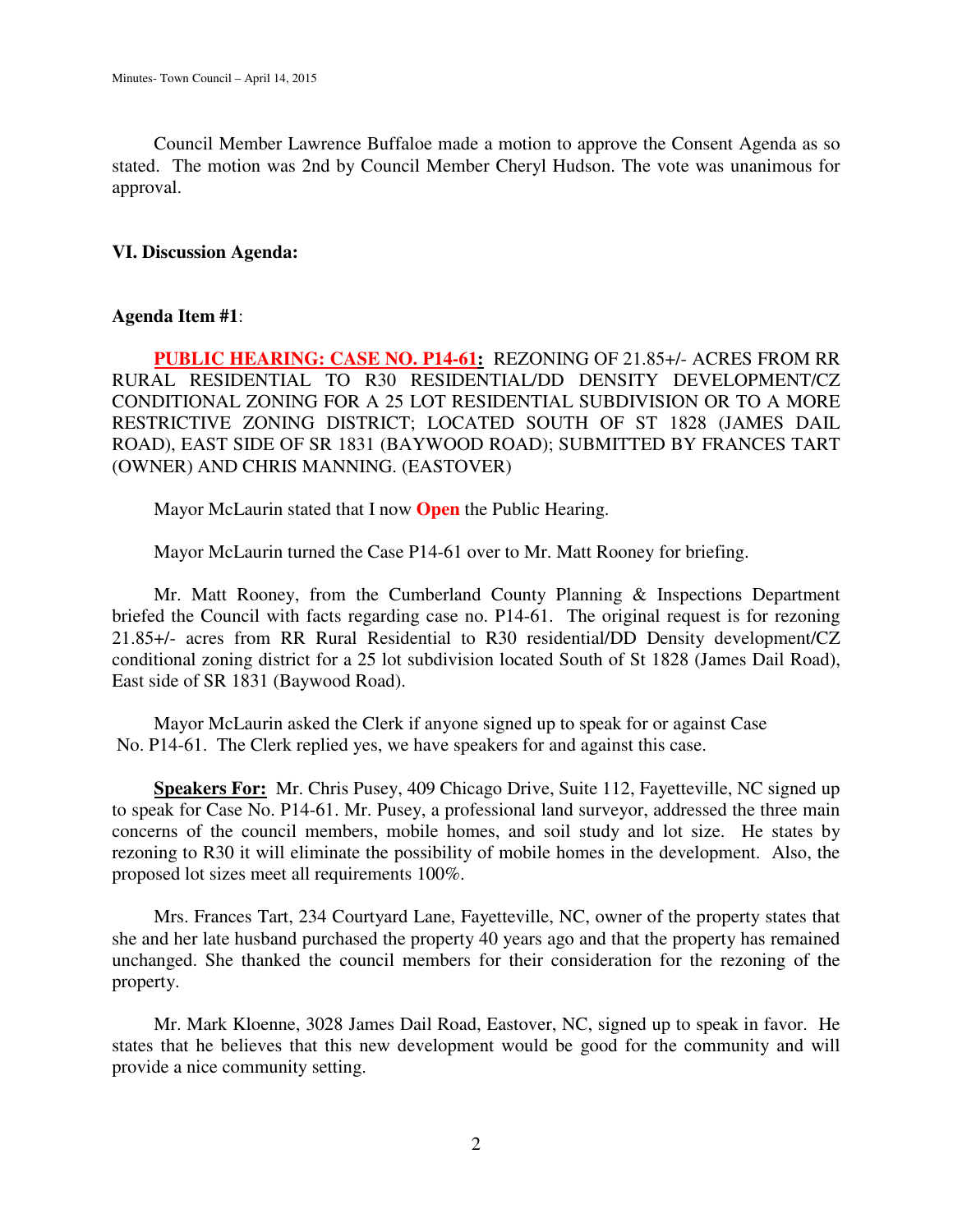**Speakers Against:** Mr. David Perkey, 4041 Produce Lane, Eastover, NC, spoke in opposition. Mr. Perkey pointed out his property on an aerial view map. He states that his property remains wet and there is a pond behind his home where all water collects and spills over into the wetland area. His concern is if 26 new homes are constructed, where will their sewage drain?

 Mr. Bryce Crabtree, 4026 Produce Lane, Eastover, NC, spoke in opposition. Mr. Crabtree states that he has been an Eastover resident since 1990. He states that he is a professional landscaper and that he went and measured the property according to stakes put out by the surveyor and it measured out to 10.43 acres. He states that if 26 homes are put on that amount of land, they will all be sitting on top of one another.

**Discussion:** Council Member Piland stated her concerns with the planning staff approving this plan because the Town of Eastover has a different zoning and land use requirement of a minimum of 1 acre lots due to the water table is so low and because of hydric soil. She is also concerned with the low-lying area and what density of housing would do to the quality of our community.

Mayor McLaurin stated he is also concerned about the water table on Baywood Road.

Council Member Geddie referred to past experience where heavy rainfall flooded the roads.

 Council Member Buffaloe pointed out 3 lots that are located in the wetlands. He states, according to topography, all water would have to drain in to the wetland area.

Council Member Hudson inquired about turning lanes for the entrance.

 Mr. Pusey stated that a turning lane is not required due to there are less than 4,000 trips per day on Baywood Road.

 Council Member Piland wanted to know how far the entrance would be from James Dail Road.

Mr. Pusey replied 180 feet.

Council Member Lee stated that there had been many fatalities on this curve.

 Council Member Piland asked if there was any consideration in having the entrance on James Dail Road.

Mr. Pusey answered no, but other options were considered. However, he did not specify.

 **Rebuttals:** Mr. Mike Eaker, P.O. Box 9321, Fayetteville, NC, is a licensed Soil Scientist by the State of North Carolina. He states that he examined the soil in the area and described the different types of soil.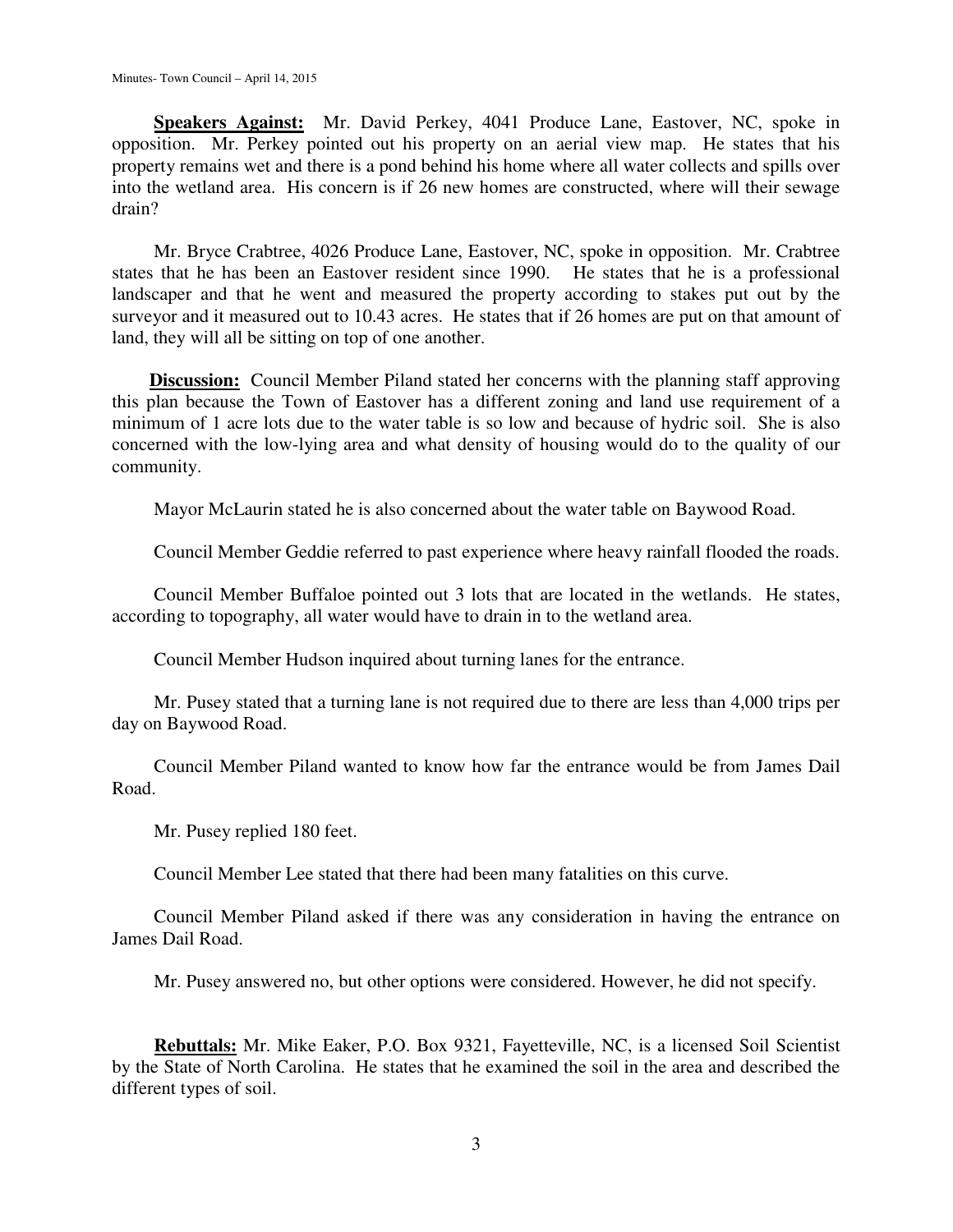Mayor McLaurin asked for further discussion from Council, and there was none.

Mayor McLaurin asked for a motion to **Close the Public Hearing**.

 Council Member Sara Piland made a motion to **Close** the Public Hearing. The motion was 2nd by Council Member Willie Geddie. The vote was unanimous for approval.

 Mayor McLaurin asked for motions for approval or disapproval of Case No. P14-61 showing consistency and reasonableness.

 Council Member Sara Piland made a motion to **disapprove** Case No. P14-61 because the requested rezoning is unreasonable and not in the public interest for the following reasons:

- a) Inconsistent with the Eastover Land Use Plan of 1 acre lots.
- b) The density of housing is inappropriate for this location without sewer.
- c) Hydric soils are present.
- d) Future septic tank problems in this location
- e) Safety concerns at entrance/exit of proposed subdivision. There is a very dangerous curve at the location, and there will not be a turning lane.

 Council Member Lawrence Buffaloe 2nd the motion. The vote was unanimous for disapproval.

# **Agenda Item #2:**

**CASE NO. 12-014:** CONSIDERATION OF THE EAST SIDE COFFEE; REQUEST FOR A C1(P) SITE PLAN REVIEW, COUNTY ZONING ORDINANCE AND EASTOVER SUPPLEMENTAL AMENDMENTS; ZONING: C(P) (CCOD); TOTAL ACREAGE: 1.19 +/-; LOCATION: 3353 DUNN ROAD (US HWY 301). SUBMITTED BY SHREE GANESHJI, LLC (OWNER) AND CHEYENNE BEASLEY (DEVELOPER) (EASTOVER).

Mayor McLaurin turned Case No. 12-014 over to Mr. Matt Rooney for briefing.

 Mr. Rooney states that there are no changes being made to the existing building or pole sign. The owner of property is proposing to place a 12x12 vinyl sign on the main door, and paint the entire facing of the outside pole sign white. He stated that the developer plans to submit for approval a sign plan for the existing pole sign on a future date. Parking will be based on the number of seats instead of square footage based on the establishment. Mr. Rooney stated that Eastover Sanitary District will provide water and sewer.

Mayor McLaurin asked for discussion among Council.

 Mayor McLaurin stated since there is no further discussion by Council, Mayor McLaurin asked for a motion to approve or disapprove Case No. 12-014.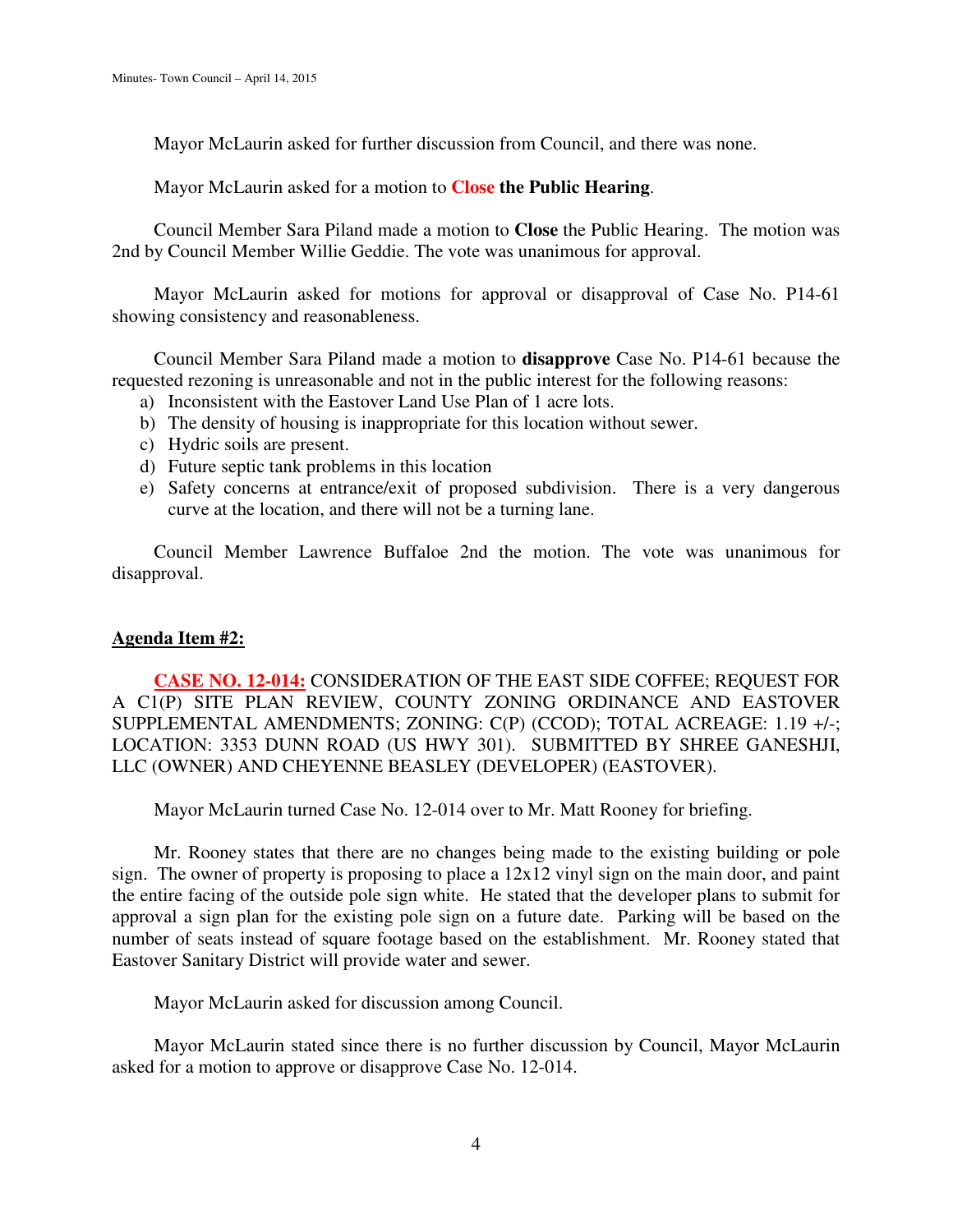Council Member Cheryl Hudson made a motion to **approve** Case No. 12-014 with the conditions stated by the Planning Board. Council Member Sara Piland 2nd the motion. The vote was unanimous for approval.

## **Agenda Item #3:**

# **Presentation by Mr. James Dougherty, Executive Director of the Rural Land Use Advisory Commission (RLUAC)**

 Mr. Dougherty, Fort Bragg/Pope Air Force Base Land Use Advisory Commission, briefed the Council the benefits of the Town of Eastover becoming members of RLUAC. The purpose of RLUAC is for Joint Land Use Study with no regulatory authority. Membership includes all 8 counties surrounding Fort Bragg. RLUAC conducts quarterly meetings. The next meeting will be held May 21, 2015. Yearly dues for membership are based on the Town's population. Eastover's current dues would be \$275 per year. He states that if the Town becomes a member, the Town will need to appoint a voting Board Member to attend the quarterly meetings.

Mayor McLaurin asked for discussion among Council.

 Mayor McLaurin stated since there is no further discussion by Council, Mayor McLaurin asked for a motion to approve or disapprove membership in RLUAC.

 Council Member Benny Pearce made a motion to **approve** Town membership in RLUAC effective July 1, 2015. Council Member Randy Lee 2nd the motion. The vote was unanimous for approval.

### **Agenda Item #4:**

#### **Presentation by Ms. Denise Bruce, from Sustainable Sandhills.**

 Mrs. Deanna Rosario, resident expert for Sustainable Sandhills, presented before the Town Council proposing that the Eastover Community Building serve as host to the community, for weekly fresh produce boxes. She states that the season runs from April-November and the produce boxes range in price from \$23-\$26/week, with a \$20 yearly membership. All produce is sourced within 80 miles of Fayetteville. One site serves between 10-23 customers. Mrs. Rosario states that a site coordinator would need to be appointed by the Town and would be responsible for opening and closing the site once a week, hours to be set by the Town.

 Mr. Neil Yarborough requested a copy of the contract. Mrs. Rosario stated that she doesn't have a blank one with her, but will email one to the Town Hall. Mayor McLaurin requested that she leave more information for the Town Council to make an informed decision.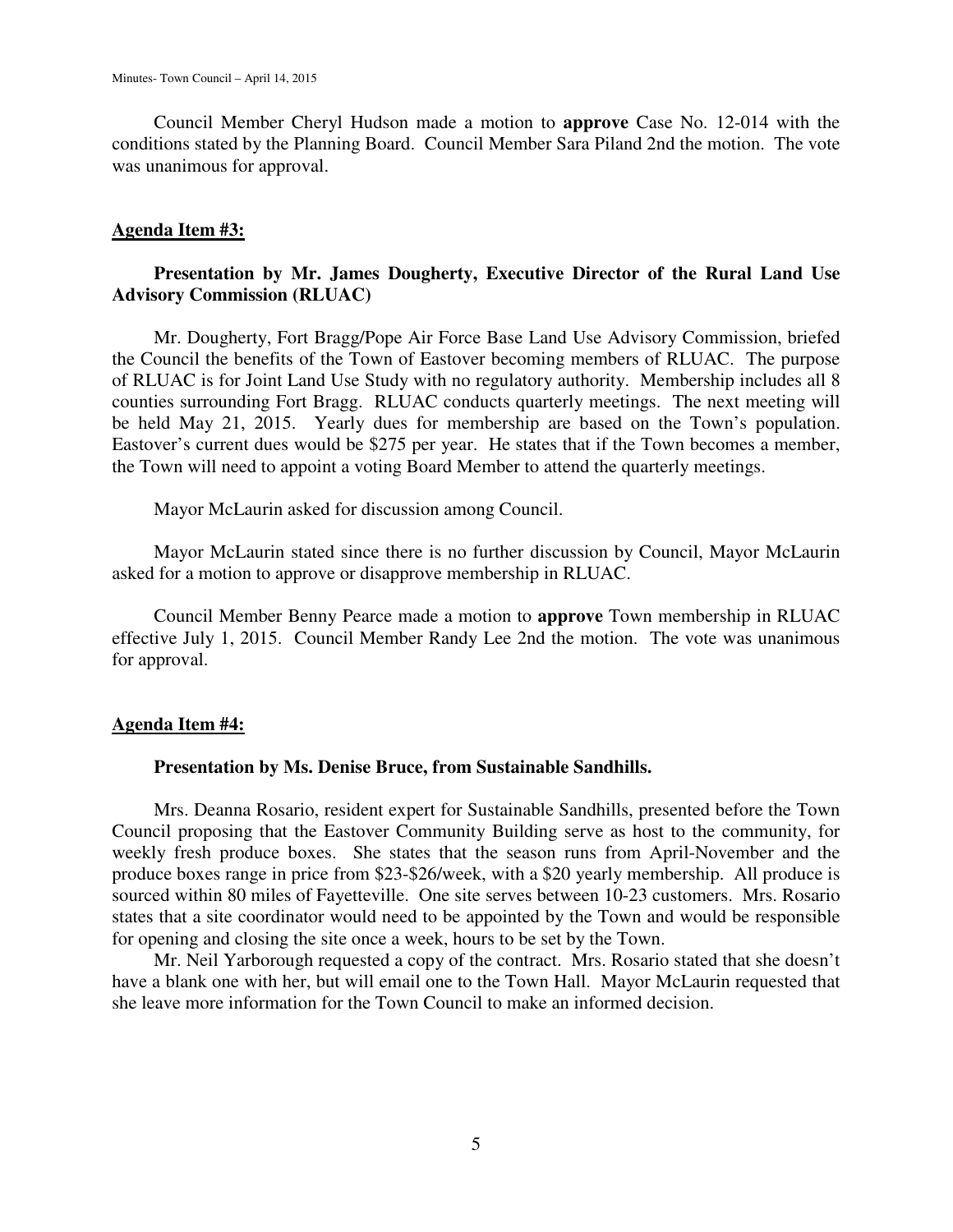### **Agenda Item #5:**

### **Discussion of Yard Maintenance Contract.**

 Kim Nazarchyk, Town Manager briefed the Council about two of the three bids he received for yard maintenance. The first is from Jason Knight of Twisted Oaks Landscaping Company. He presented a one-year contract for \$3,184 with 8 monthly payments of \$398. The second is from Mr. Larry Ellis for \$4,700 for a one-year contract, with 6 monthly payments of \$700 and 2 additional payments of \$500 each. Mr. Knight came highly recommended by another Eastover business. Mr. Nazarchyk states that he will be performing the same duties and using the same equipment as Mr. Ellis for \$1,516 cheaper.

 Mayor McLaurin stated since there is no further discussion by Council, Mayor McLaurin asked for a motion to approve or disapprove the Yard Maintenance Contract with Twisted Oaks Landscaping Company.

 Council Member Benny Pearce made a motion to **approve** Twisted Oaks Landscaping Company to take over the Yard Maintenance Contract as so stated. The motion was 2nd by Council Member Lawrence Buffaloe. The vote was unanimous for approval.

### **Agenda Item #6:**

### **Discussion of Budget Amendment**.

 Kim Nazarchyk, Town Manager briefed the Council on an amendment to the budget. He is proposing to transfer \$200,000 from the General Fund to the Capital Reserve account, which will give the Capital Reserve account a balance of \$400,000. This will result in a net increase of \$254,000 in the expenditures of the General Fund, and total General Fund budget with amendment will be \$1,719,775.

 Mayor McLaurin stated since there is no further discussion by Council, I will ask for a motion to approve or disapprove the Budget Amendment.

 Council Member Sara Piland made a motion to **approve** the Budget Amendment as so stated. The motion was 2nd by Council Member Cheryl Hudson. The vote was unanimous for approval.

### **Agenda Item #7:**

### **Discussion on Resolution No. 2015-03 for a Soil Sample.**

 Kim Nazarchyk, Town Manager briefed the Council that Chris Franks recommends that the Town pass a resolution to allow a soil sample for the new Town Hall at 2160 Middle Road. He suggests sending out a request for qualifications without asking for fees.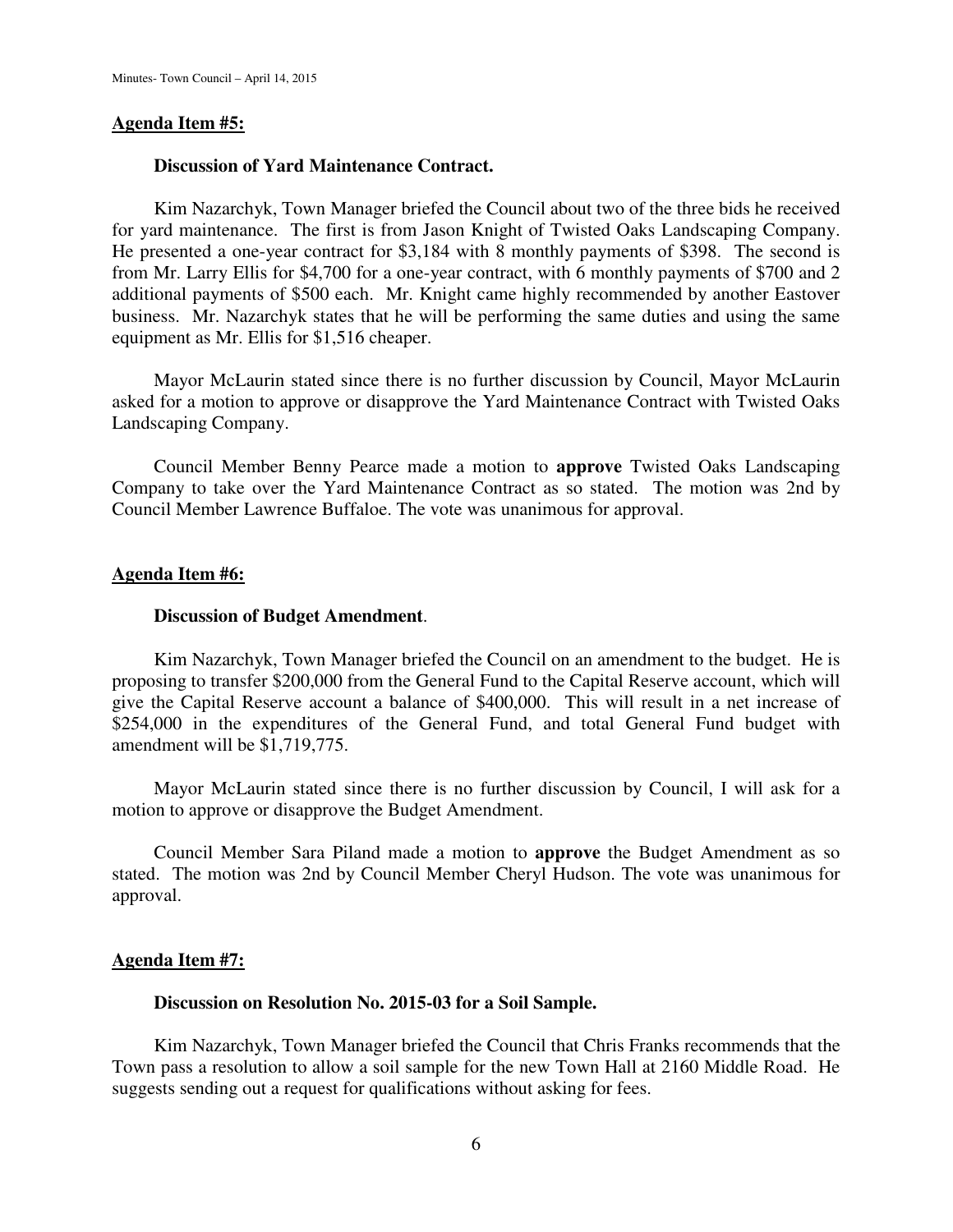Mayor McLaurin stated since there is no further discussion by Council, Mayor McLaurin asked for a motion to approve or disapprove the Soil Sample at the new Town Hall site.

 Council Member Randy Lee made a motion to **approve** the soil sample as so stated. The motion was 2nd by Council Member Sara Piland. The vote was unanimous for approval.

# **VII. RECEIVE MAYOR'S UPDATE.**

 Mayor McLaurin stated that the Eastover Ball Park opening day is this Saturday, April 18. There will be a closure on Dunn Road for the parade.

 Mayor McLaurin states that Heritage Day will be Saturday, May 2, 2015. The Civic Club suggested that we have a watering system for the flowers at Woodland Park due to the fact that they are currently all being watered by hand.

 Mayor McLaurin stated that he and Daniel West have discussed having a hand washing station for people to wash their hands.

 Mayor McLaurin inquired about the status of the ball park survey. Mr. Nazarchyk replied that it is in its final stages.

# **VIII. RECEIVE TOWN COUNCIL UPDATE.**

None.

# **IX. RECEIVE TOWN MANAGER'S UPDATE.**

 Mr. Kim Nazarchyk stated that he, Council Member Geddie, three Members of Flea Hill Drainage and Mr. Matt Rooney will be attending a meeting with representatives from the Soil, Water & Conservation to discuss the storm water runoff.

 Mr. Nazarchyk also wanted to remind Board Members of the meeting Thursday, April 16, 2015 with Chris Franks for an update on the New Town Hall design.